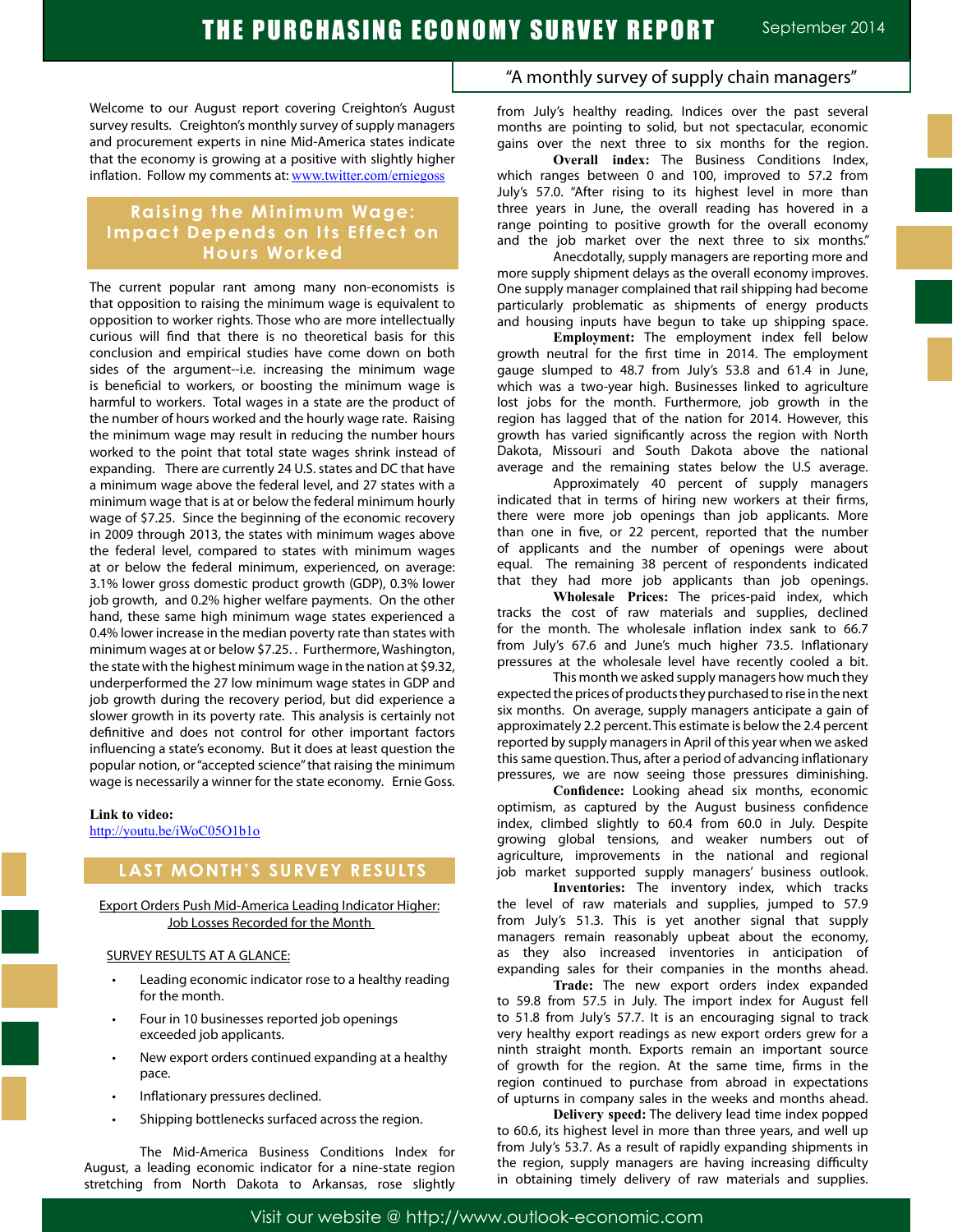"A monthly survey of supply chain managers"

## "A monthly survey of supply chain managers"

**Other components:** Other components of the August Business Conditions Index were new orders at 58.1, down from 61.5 in July; production or sales at 60.7, down from July's 65.0; and delivery lead time popped to 60.6 from last month's 53.7.

The Creighton Economic Forecasting Group has conducted the monthly survey of supply managers in nine states since 1994 to produce leading economic indicators of the Mid-America economy. States included in the survey are Arkansas, Iowa, Kansas, Minnesota, Missouri, Nebraska, North Dakota, Oklahoma and South Dakota.

The forecasting group's overall index, referred to as the Business Conditions Index, ranges between 0 and 100. An index greater than 50 indicates an expansionary economy over the course of the next three to six months. The Business Conditions Index is a mathematical average of indices for new orders, production or sales, employment, inventories and delivery lead time. This is the same methodology used by the National Institute for Supply Management, formerly the Purchasing Management Association, since 1931.

## **MID-AMERICA STATES**

### ARKANSAS

The August overall index, or leading economic indicator, for Arkansas sank to 45.6 from July's 53.1. Components of the index from the monthly survey of supply managers were new orders at 41.4, production or sales at 41.4, delivery lead time at 60.1, inventories at 40.5, and employment at 44.6. Economic growth will slow for the second half of 2014 for the state based on our surveys. Since the national recovery began in July 2009, the manufacturing sector in Arkansas has lost another 6,000 manufacturing jobs for an additional 3.7 percent job loss. However for 2014, the state has begun to recover a share of the durable goods manufacturing jobs that were lost.

#### IOWA

Iowa's Business Conditions Index, or leading economic indicator, for August fell to a still solid 58.3 from 63.0 in July. Components of the index from the monthly survey of supply managers were new orders at 57.8, production or sales at 56.9, delivery lead time at 62.2, employment at 60.0, and inventories at 54.5. Economic growth will remain healthy for the second half of 2014 for Iowa based on our surveys over the last several months. Since the national recovery began in July 2009, the manufacturing sector in Iowa added almost 18,000 manufacturing jobs for a 9 percent job gain. However for 2014, the state's manufacturing sector has added jobs at a somewhat slower pace.

#### KANSAS

The Kansas Business Conditions Index for August expanded to a healthy 63.8 from 57.2 in July. Components of the leading economic indicator from the monthly survey of supply managers were new orders at 77.0, production or sales at 76.3, delivery lead time at 52.8, employment at 53.6, and inventories at 58.5. Economic growth will remain positive for the second half of 2014 for Kansas based on our surveys over the last several months. Since the national recovery began in July 2009, the manufacturing sector in Kansas lost an additional 2,200 manufacturing jobs for a 1.4 percent loss. For 2014, the state's durable goods manufacturers have continued to shed jobs even as nondurable goods producers have expanded jobs.

#### MINNESOTA

August survey results mark the 21st straight month Minnesota's Business Conditions Index has remained above growth neutral. The index climbed to a regional high of 66.9 from July's 66.4, which

was also a regional high. Components of the index from the August survey of supply managers in the state were new orders at 72.1, production or sales at 72.3, delivery lead time at 61.1, inventories at 69.2, and employment at 59.8. Economic growth will remain healthy for the second half of 2014 for Minnesota based on our surveys over the last several months. Since the national recovery began in July 2009, the manufacturing sector in Minnesota added approximately 22,000 manufacturing jobs for a 7.4 percent job gain. For 2014, both durable and nondurable goods manufacturers have continued to add jobs at a healthy pace.

- The consumer price index (CPI) for July was 2.0% higher than the reading for July 2013. This is a "goldilocks" reading (not too cold, not too hot).
- • The U.S. wage rate increased at an annualized pace of 3.5% in August 2014 and was up by 2.1% from August 2013.
- • In the 12 months ending in June 2014, the Case-Shiller index indicated that average U.S. home prices rose by 6.2% (a sweet spot).

#### MISSOURI

- Total nonfarm payroll employment increased by only 142,000 in August and the unemployment rate declined to 6.1%. However, unemployed workers leaving the work force, termed discouraged workers, was the prime factor pushing the jobless reading lower.
- • The number of workers employed part-time for economic reasons for August was unchanged from July at 7.3 million.
- • Creighton's Mid-American job index moved below growth neutral for August indicating job losses among the 9 states for manufacturing and value-added services firms.

The August Business Conditions Index for Missouri expanded slightly to a healthy 59.2 from July's 59.0. Components of the index, or leading economic indicator, from the survey of supply managers for August were new orders at 60.9, production or sales at 65.0, delivery lead time at 58.9, inventories at 55.9, and employment at 55.4. Economic growth will remain healthy for the second half of 2014 for the state based on our surveys over the last several months. Since the national recovery began in July 2009, the manufacturing sector in Missouri added almost 6,000 manufacturing jobs for a 2.2 percent job gain. In 2014, the state's manufacturing sector has added jobs at a much faster pace.

#### **NEBRASKA**

For the eighth straight month, Nebraska's overall, or Business Conditions Index, remained above growth neutral 50.0. The August index, a leading economic indicator from a survey of supply managers in the state, declined to 54.8 from July's 55.5. Components of the index for August were new orders at 59.2, production or sales at 61.1, delivery lead time at 54.2, inventories at 53.6, and employment at 46.2. Economic growth will remain positive for the second half of 2014 for the state based on our surveys over the last several months. Since the national recovery began in July 2009, the manufacturing sector in Nebraska added approximately 5,400 manufacturing jobs for a 5.9 percent job gain. However for 2014, the state's durable goods manufacturing firms have added no jobs.

**National Association of Business Economics (NABE)** (September 2014): NABE's August 2014 Outlook Survey. "While there is no clear consensus on current fiscal policy, the share expressing approval has increased markedly to 42 percent compared to just 31 percent one year ago," said NABE President Jack Kleinhenz, chief economist at the National Retail Federation. Most panelists do not see inflation being a major concern in the coming years. \*The majority of NABE panelists believe that inflation will be at or near 2% in 5 years. \*A majority of respondents (53%) indicated they believe monetary policy is on the right track, but 39% felt that monetary policy was too stimulative. \*Nearly a third (30%) of panelists believe the Federal Reserve should stop reinvesting Treasury debt and agency-backed securities by the end of 2014, but only 7% expect the Fed to do so by then.

#### NORTH DAKOTA

North Dakota's leading economic indicator, or Business Conditions Index, climbed to a level pointing to healthy growth in the next three to six months. The August reading of 60.7 was up from 57.3 in July. Components of the overall index from the monthly survey of supply managers for August were new orders at 60.3, production or sales at 58.9, delivery lead time at 66.1, employment at 59.4, and inventories at 59.1. Economic growth in North Dakota will remain healthy for the second half of 2014 based on our surveys over the last several months. Since the national recovery began in July 2009, the manufacturing sector in North Dakota added approximately 2,000 manufacturing jobs for an 8.5 percent job gain. However for 2014, manufacturing job growth has been nil in the state.

#### OKLAHOMA

Oklahoma's leading economic indicator, or Business Condition Index, continues to point to expanding economic conditions in the months ahead. The index for August fell to a solid 54.0 from July's 54.9. Components of the August survey of supply managers in the state were new orders at 55.3, production or sales at 56.4, delivery lead time at 47.0, inventories at 65.8, and employment at 45.5. Economic growth will remain positive for the second half of 2014 for the state based on our surveys over the last several months. Since the national recovery began in July 2009, the manufacturing sector in Oklahoma added almost 16,000 manufacturing jobs for a 12.6 percent job gain. Until August, the manufacturing sector had added jobs at a healthy pace for 2014.





Ĩ

SOUTH DAKOTA

After moving below growth neutral in November of 2012, South Dakota's leading economic indicator has been above growth neutral 50.0 each month since. The Business Conditions Index from the monthly survey of supply managers fell to 58.5 from July's 61.0. Components of the overall index for August were new orders at 57.9, production or sales at 75.2, delivery lead time at 58.0, inventories at 54.5, and employment at 47.0. Economic growth will remain healthy for the second half of 2014 for the state based on our surveys over the last several months. Since the national recovery began in July 2009, the manufacturing sector in South Dakota added approximately 6,100 manufacturing jobs for a 16.7 percent job gain. However, until August, the state's manufacturing sector had added jobs at a healthy pace.

## **THE BULLISH NEWS**

## **THE BEARISH NEWS**

## **WHAT TO WATCH**

- • CPIs: On Sept. 17 and Oct. 22, the Bureau of Labor Statistics releases consumer price indices for August and September, respectively. A monthly increase of more than 0.2% or less will encourage the Fed to hold off on rate hikes thus keeping both short and long terms rates low.
- • GDP: On Oct. 30, the U.S. BEA releases preliminary estimate of Q3 GDP. Annualized growth of less than 2% will be very disappointing and give bond prices a boost and push interest rates lower.
- • Jobs: On Friday Oct. 4, the U.S. Bureau of Labor Statistics (BLS) will release employment report for September. Another a relatively weak report (job additions below 120,000) and wage rate growth below 2% will result in long term and short term interest rates remaining low.

FROM GOSS:

- • I expect Quarter 2 annualized and seasonally adjusted GDP growth to come in at a tepid 2%. Since the economic recovery began in July 2009, U.S. economic growth has actually trended downward. You will be able to tell your grandkids about this one. My grandparents were always telling me how "rough" the Great Depression was (for those that think I was there—I was not).
- • I still expect a significant (and short) retrenchment in the stock prices before the end of 2014.

#### OTHER REPORTS:

## **Goss Eggs (Recent Dumb Economic Moves)**

- • The Financial Stability Oversight Council (FSOC) is undermining the U.S. economy by designating MetLife as "systematically important" or "too big to fail." MetLife neither requested nor received taxpayer support during the economic downturn. This designation will force MetLife, and potentially other insurers to maintain excessive low yielding cash balances.
- Survey results for August will be released on the first business day of next month, October 1st.

Follow Goss on twitter at http://twitter.com/erniegoss For historical data and forecasts visit our website at: http://www2.creighton.edu/business/economicoutlook/ www.ernestgoss.com

- 
- 
- 
- 
-